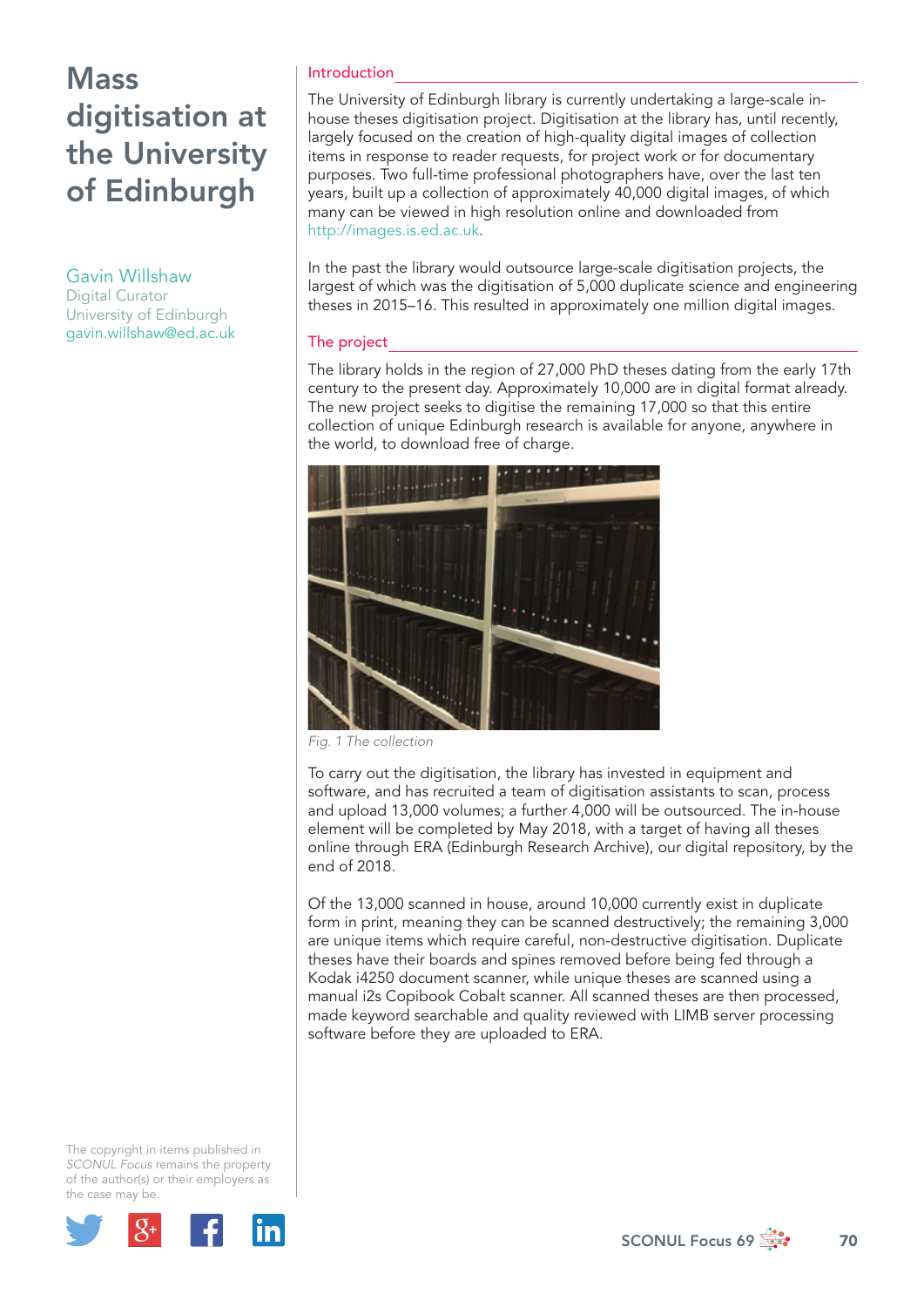# **Mass** digitisation at the University of Edinburgh



*Fig. 2 Non-destructive scanning*



*Fig. 3 Spine removed for destructive scanning*



*Fig. 4 Document scanner for destructive scanning*

#### Conservation and cataloguing

Image capture is only one component of the project. Around 2,000 PhD volumes require conservation treatment and another 4,000 uncatalogued theses require catalogue records.

#### **Conservation**

Conservation treatment ranges from basic cleaning and dusting, a task performed by the scanning assistants and volunteers, through to more specialist conservation work to reattach boards, repair damaged volumes, loosen tight spines and, on some occasions, remove theses entirely from their bindings and re-house them in boxes. A full-time Projects Conservator has been appointed to complete this work and to train scanning assistants

The copyright in items published in *SCONUL Focus* remains the property of the author(s) or their employers as the case may be.

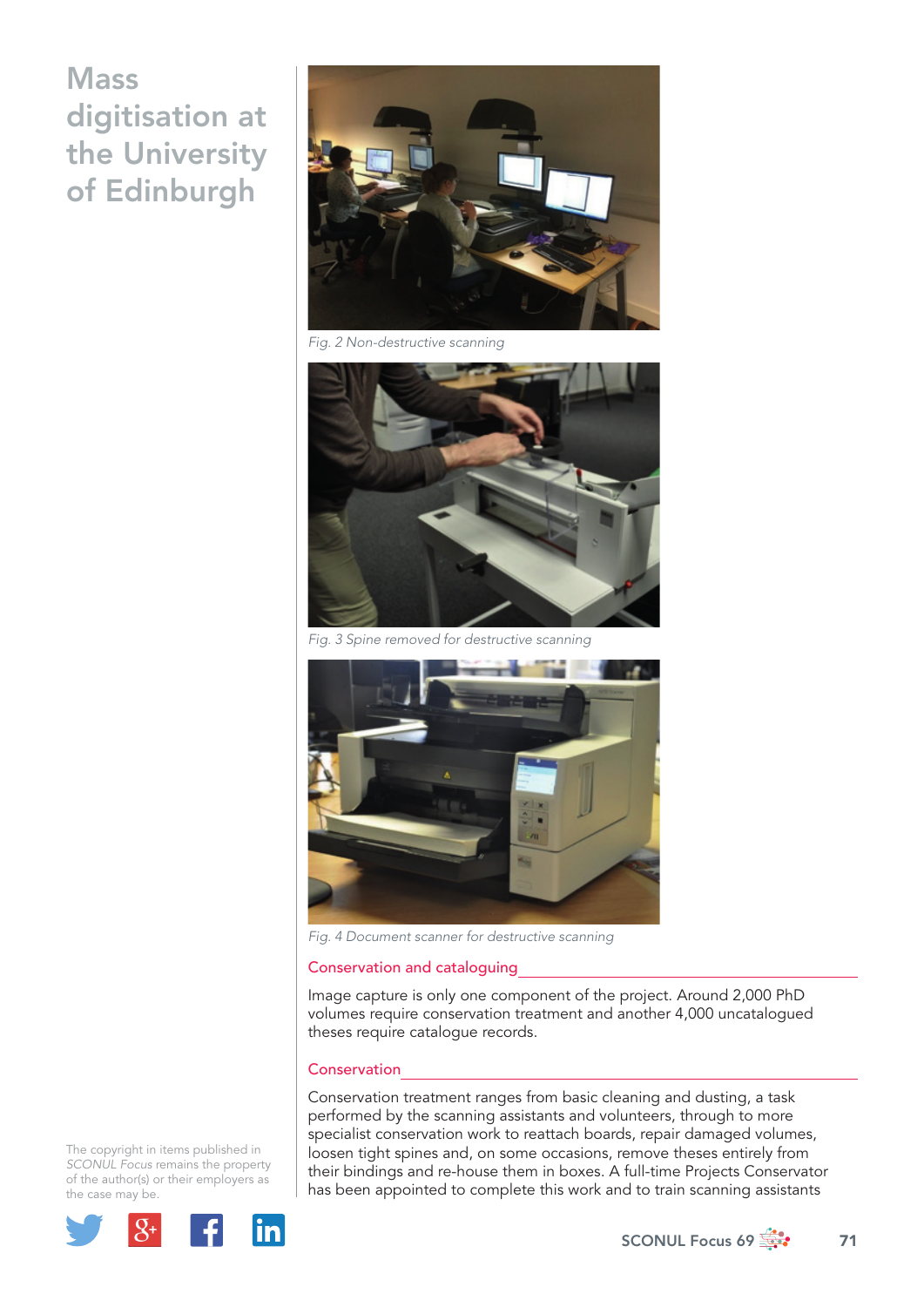# Mass digitisation at the University of Edinburgh

in handling rare and unique collections. The Projects Conservator provides conservation guidance and expertise as and when required. The inclusion of a qualified conservator in the project has been vital in ensuring that best practice in handling is adhered to and that no damage is done to volumes as they are scanned. The vital role the conservator plays in the team highlights how conservation must be a fundamental element of any digitisation project.

### **Cataloguing**

4,000 PhD theses in the collection have no MARC catalogue records, their bibliographic information being accessible only through the paper catalogue held in the Centre for Research Collections (CRC). For these theses, metadata is being created at the point of scanning and converted into basic MARC records by cataloguing staff.

By incorporating conservation and cataloguing into the project, we shall ensure that at project end, all University of Edinburgh PhD theses will exist in physical and digital format, will have undergone conservation work and will be catalogued and discoverable on our library Discovery system DiscoverEd.

#### Benefits of our approach

Arguably, it might have been simpler and cheaper to outsource the entire collection of 17,000 theses – an approach adopted by colleagues at a number of universities. Anecdotal feedback and our own experience of outsourcing have suggested that this approach has its own complications and is far from straightforward.

We decided for a number of reasons to undertake a hybrid approach, scanning some theses in house and outsourcing the rest. First, there is a strong digitisation agenda among research libraries, as exemplified through the National Library of Scotland's goal to have a third of its collections in digital format by 2025, and the University Library is keen to develop its skills and experience in this area in order to inform future projects. Secondly, the software, equipment and materials used on this project will all be available for future mass and high-quality digitisation initiatives.

While this project is large in scale, in many ways it is also a pilot project as we explore our options and develop the best approach to mass digitisation within the organisation.

#### Thesis scanning service

Alongside this project, the library offers a thesis scanning service that allows readers to pay for a thesis to be digitised on demand. While our project will ultimately negate the need for such a service, demand continues to be strong for this direct service. Since the project team took on responsibility for the service in October 2016, there have been 35 requests, which is in line with the hundred or so requests per year before the project began. Undertaking this request service as part of the project has provided the team with a customerfocused dimension to their work, and service turnarounds have shortened considerably thanks to our more specialist scanning equipment.

#### Progress

The scanning team is on course to complete the in-house scanning element by May 2018, and it is anticipated that the first batch of outsourced theses will be collected in early April and returned by July 2017. As of 3 February 2017, the in-house team had scanned 4,500 volumes (out of an in-house total of 13,000), 3,500 University of Edinburgh theses now being available through ERA.

The copyright in items published in *SCONUL Focus* remains the property of the author(s) or their employers as the case may be.